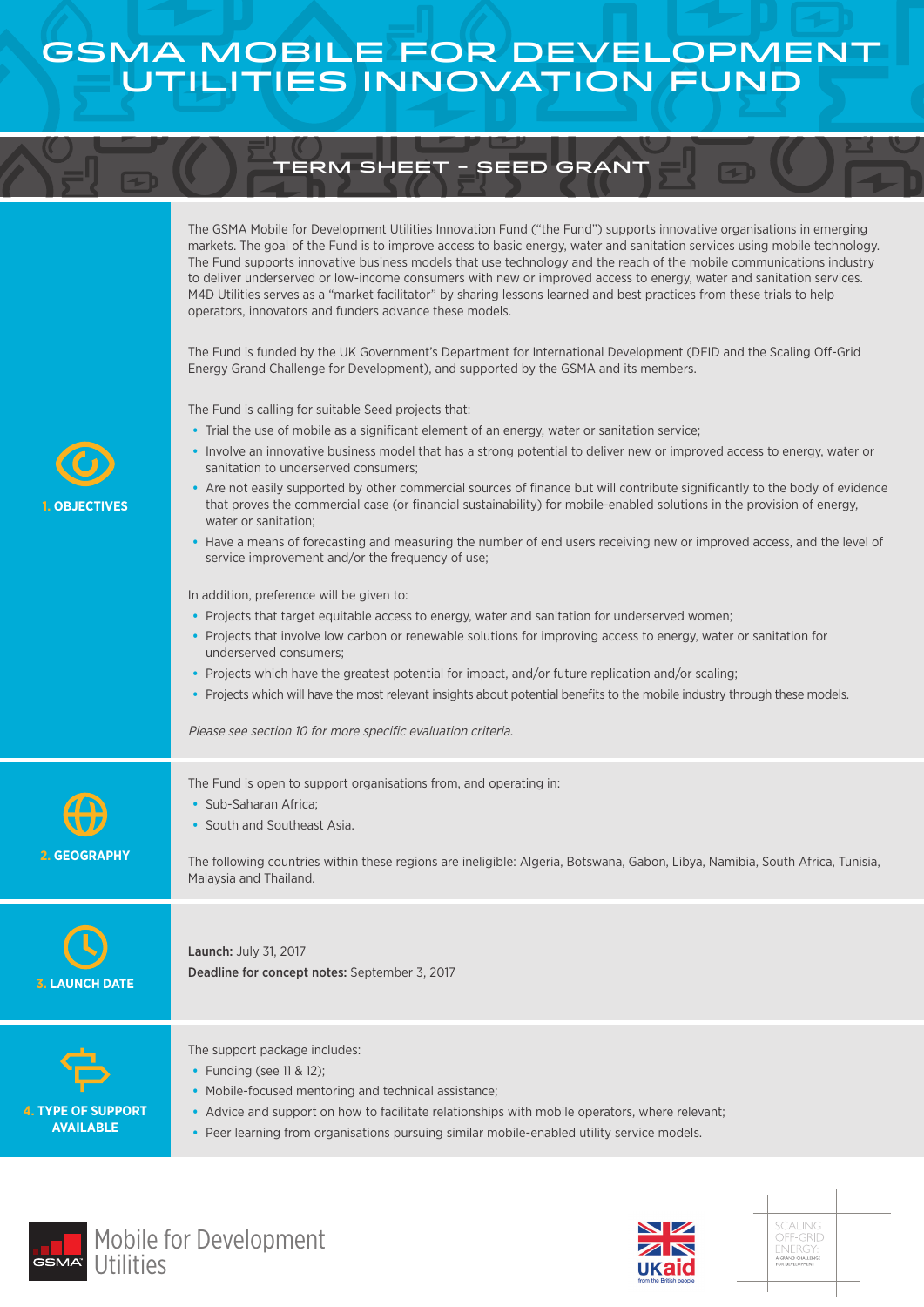To be eligible for funding, organisations must meet the following criteria:

- **•** Be one of the following:
	- » Energy, water, or sanitation service provider (i.e. enterprise), including
		- **\*** Decentralised service providers
		- **\*** Urban or peri-urban utilities, and
		- **\*** Academia or NGOs trialling business model approaches,
	- » Mobile operator or infrastructure provider/owner
- » Technology solutions provider Preferably, grants that involve urban or peri-urban utilities should be led by mobile operators or technology solution providers.
- **•** Be an entity registered and operating in the country of project implementation (whether domestic or foreign owned or a joint venture) in compliance with relevant business licensing, taxation, employee and other relevant regulations.
- **•** The lead organisation must be able to accept foreign grants and deploy them in the country of implementation.
- **•** The lead organisation must be in satisfactory financial health and be able to show two years of audited financial accounts; have adequate financial systems to report regularly to the Fund and, if required, undergo an external audit. If two years of financial audited accounts are not available, the GSMA is willing to discuss other suitable submissions.
- **•** Have adequate internal human resource capability to implement the proposed project within the proposed timeframe.
- **•** Have the potential and appetite to form strategic partnerships with mobile operators, where relevant.
- **•** Not violate fundamental human rights or international labour standards.

### If selected, grantees must commit to:

- **•** Share project data, also from partner organisation(s) where applicable, with the GSMA M4D Utilities programme and its Insights and Impact Assessment expert/agency. The GSMA will work with selected grantees to agree upon publically shared data through case studies and reports.
- **•** Participate in Insights and Impact Assessment activities with a third-party consultant. In particular:
	- » Capture key expected learnings and metrics;
	- » Measure direct users and direct beneficiaries;<sup>1</sup>
	- » Measure indirect beneficiaries<sup>2</sup> for a period after the completion of the grant period.
- **•** Participate in lesson learning and experience sharing activities for internal and public audiences.
- **•** Form a Memorandum of Understanding (MOU) between the members of a partner consortium, where applicable. A document with a clear division of responsibilities between the members of the consortium and a statement of mutual commitment should be present in the final proposal (see 7).
	- » An MOU will be needed with any partner who will either contribute to the match funding, share data, or play an important role in the planning or delivery of the project. Note that MOUs with easily replaceable vendors are not necessary.
	- » The GSMA will provide guidance on when MOU(s) are required.
- **•** The key project manager will travel to and participate in GSMA activities or other key events where relevant. Part of the grant funding shall be allocated to specifically cover these travel expenses.
- **•** Participate in UK DFID and the Scaling Off-Grid Energy Grand Challenge for Development annual review processes.

# **7. APPLICATION PROCESS**

### Applications will be assessed through a two-stage application process.

Concept Note stage - The first stage will involve completing a short online questionnaire, to be reviewed by the Fund Manager and GSMA. The deadline for submitting Concept Notes is Sunday, September 3, 2017.

Proposal stage – Concept Notes that meet the objectives of the Fund, and where the applicant is eligible, will be invited to develop a proposal setting out the full business case for the project. Applicants will receive feedback from the GSMA in developing their proposal.

### A successful Concept Note does not imply that the subsequent proposal will be funded.

Once the proposal is submitted, appraisals will likely include a due diligence visit and/or interview with the applicant. An independent and anonymous panel of experts ('Fund Panel') will appraise proposals and make a final selection based on the submitted material as well as recommendations from the GSMA and the Fund Manager.

We expect the final decision from the Fund Panel to be made in late January 2018.

<sup>2.</sup> Indirect beneficiaries: New beneficiaries of the mobile-enabled service after the grant period.









**5. ELIGIBLE ORGANISATIONS**

<sup>1.</sup> Direct users: Individuals interacting actively and directly with the mobile-enabled service during the grant period.<br>Direct beneficiaries: "Direct users" + end consumers who derive some socio-economic value from the dir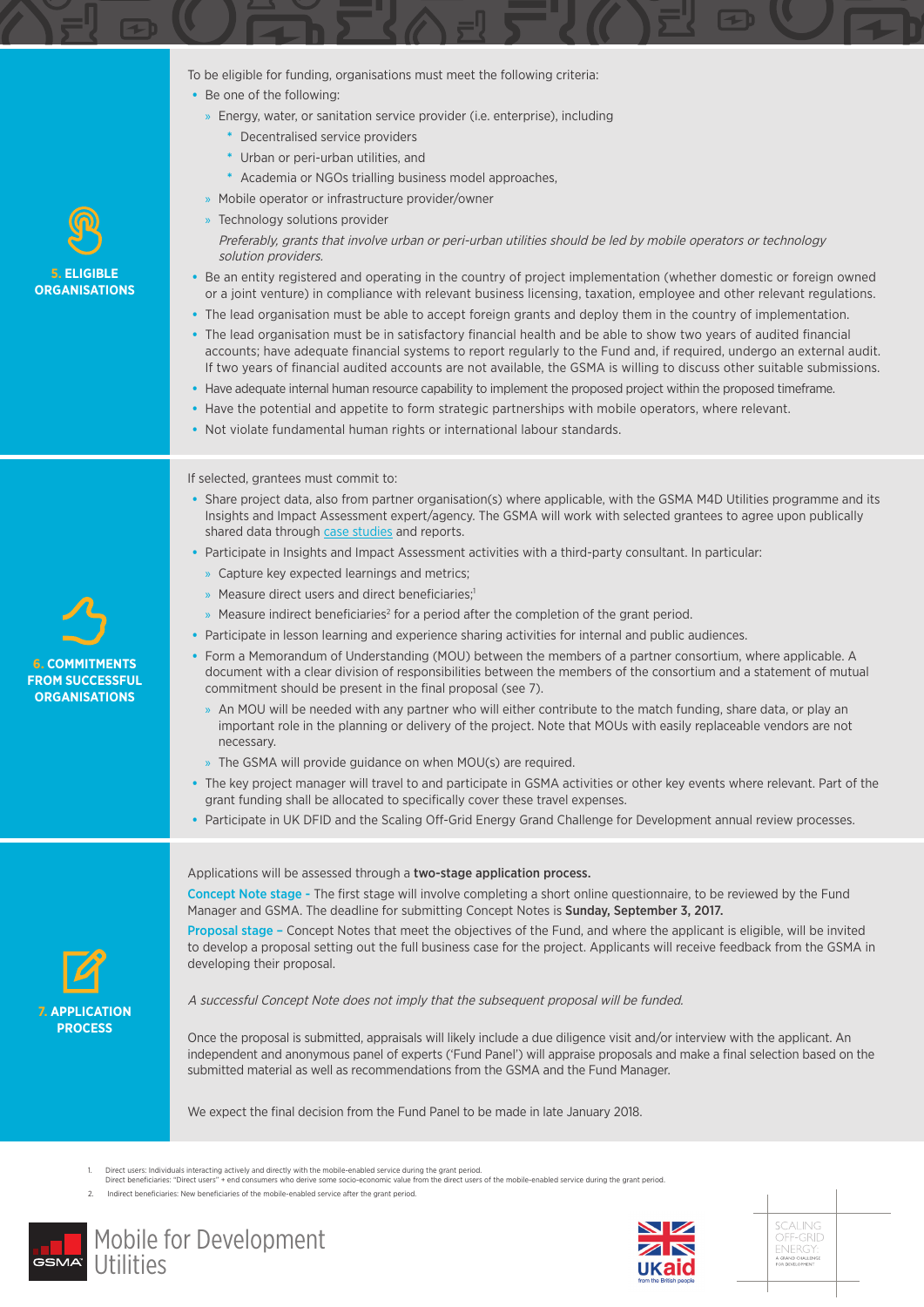

The Fund Manager plays a managerial and advisory role, executing decisions on behalf of the Fund. They are the managing organisation responsible for fund mechanisms, grant progress reporting, financial management, transparency, accountability and for reporting on impact and learnings. Additionally, the Fund Manager is responsible for Fund compliance including financial, legal and ethical considerations.

The Fund Manager is Coffey International Ltd.



**10. CRITERIA**

Utilities\_grants@gsma.com The Utilities Innovation Fund web page

The specific objective of the Seed Grant is to support the trial of products/services that use mobile to enable sustainable access to energy, water or sanitation services.

To be eligible for funding, projects must meet the following additional criteria:

- **•** The product and/or service must be ready to implement the mobile component(s).
- **•** If the project involves a hardware product, it must have passed initial field testing with users.
- **•** An existing customer base is not necessary but preferable.
- **•** Hardware and software vendors that are critical to the product/service must be selected before the grant is awarded.
- **•** The lead applicant or partner must have the applicable regulatory clearances to provide the new or improved service.
- **•** The project must target underserved or low-income consumers.

Applications will be appraised to the extent to which they satisfy the eligibility criteria of the Fund, and on the following matters:

- **•** How integral mobile is within the solution and the lessons that the project will provide about potential benefits to the mobile industry through these models;
- **•** The additionality that this grant will bring to the activities the organisation already undertakes;
- **•** The strength of partnerships (especially with mobile network operators and utilities) where applicable;
- **•** The relevance, quality and potential of the innovation to improve or increase energy, water and sanitation services and the future potential for replication and scaling;
- **•** The quality of the proposed business case and/or financial sustainability, and implementation plan including assessment of risks involved and appropriate mitigation plans;
- **•** The existing internal capability and capacity of the applicant and its personnel to implement the project in the timeframe set out in the Application;
- **•** The level of resources mobilised including previous funding, human resources, additional efforts;
- **•** The theory of change or pathway to impact (including inputs, outputs, outcomes impacts and assumptions) are clearly defined, measurable and achievable;
- **•** Strong preference will be given to applicants that are NOT implementing pay-as-you-go energy services in East Africa.



Applicants are required to submit and justify their financial requirements for the project to be funded, as well as funding amount and duration:

- **•** The funding should be used for a specific project.
- **•** The amount can be between GBP 100,000 and GBP 150,000.
- **•** The funding will be milestone-based (i.e. incremental fund payments will be dependent on the organisation delivering proof that mutually-agreed targets have been achieved).
- **•** The total duration of the project is 12- 18 months. The GSMA expects the implementation period to be 12 months at most, in order to assess the impact of and gain insights from the project in the remaining 6 months.





SCALING SCALING<br>OFF-GRID<br>ENERGY: